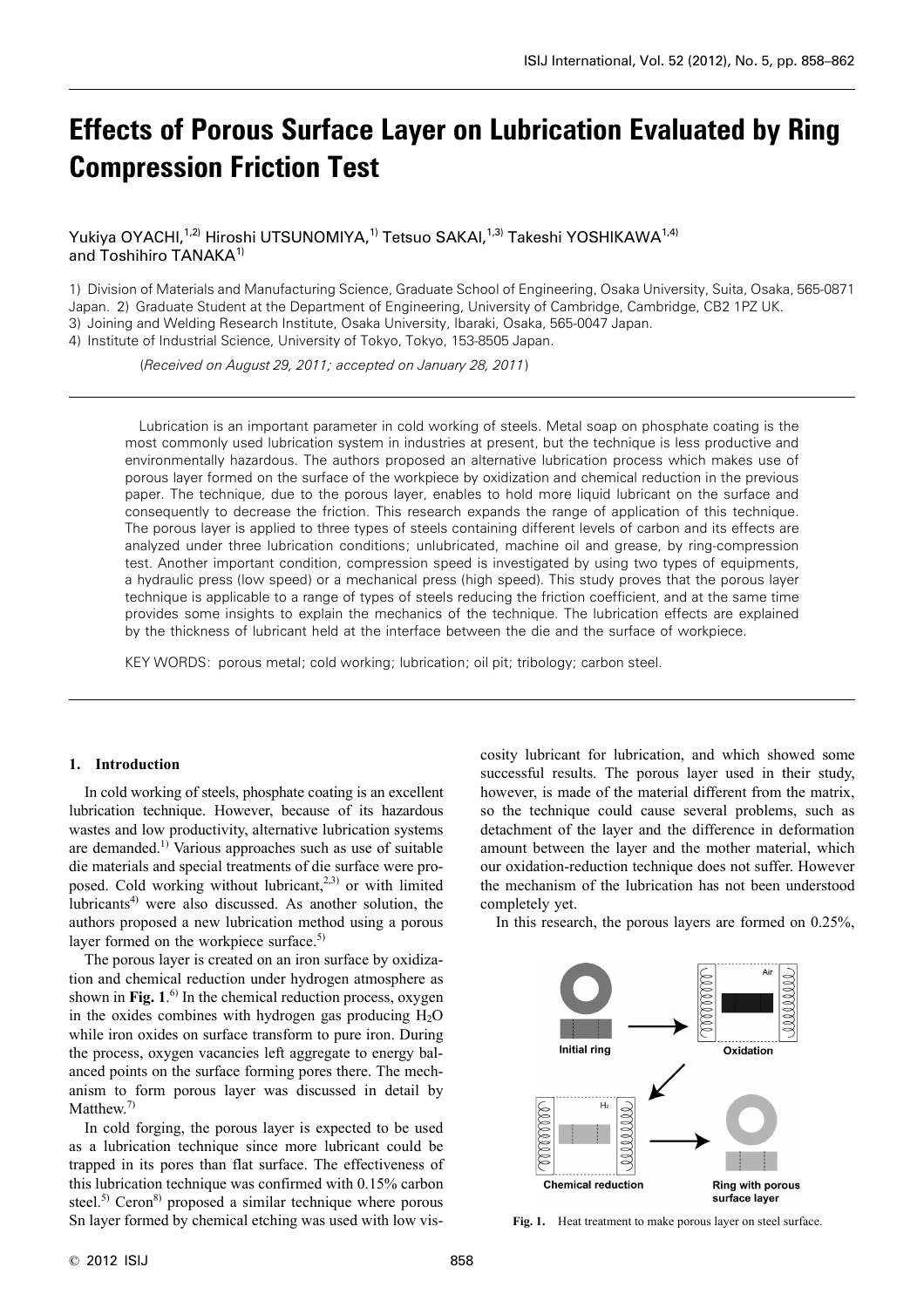0.45% in addition to conventionally used 0.15% carbon steels by the oxidation-reduction technique. So far, pore formation was reported only on pure iron and 0.15%C steel in ferrous materials, so it is important for industries to confirm that the porous layer creation technique can be applied to other commonly used industrial steels such as 0.25% and 0.45% carbon steels. Furthermore, carbon is the most important element to control the strength of steels but also it is known that it slightly suppresses the oxidation of the steel, and thus, the influence of carbon content on the pore formation is studied. The performance of the porous layer is analyzed by ring-compression test at room temperature under three different lubrication conditions. In the test, the friction coefficient is estimated by the change in inner diameter of ring. As the test is simple and well established, it was used to check the lubrication effects, although surface expansion is not as large as those in most industrial processes. The compression test is also performed on a mechanical press to investigate the dependence on compression speed. The decrease in friction coefficient is correlated by the amount of lubricant on the interface.

## **2. Experiment**

# **2.1. Material and Pore Formation**

In order to confirm the material properties of the steels used for the experiments, the flow stress curves were obtained by uniaxial compression test of  $\phi$ 10 mm  $\times$  15 mm cylindrical specimens made of the three types of steels (0.15, 0.25 and 0.45% carbon steels) under good lubrication at room temperature. During the compression test, the load and the height were measured every 1 mm of displacement. After every displacement, the specimen was unloaded, teflon (PTFE) sheet and lanolin were applied to the interface to minimize the friction. Then the specimen was reloaded to next displacement. Two specimens of each steel were tested, and as the both samples showed very close curves the average flow stress curves are presented in **Fig. 2**. The flow stress increases with carbon content, although the work hardening rate does not depend much on carbon content. It is expected that the amount of lubricant on the interface between the workpiece and the die depends on the tool pressure. In other words, a larger amount of lubricant may be



**Fig. 2.** Flow-stress of the three steels obtained by repeated compression test. **Fig. 3.** Photographs of the surfaces after heat treatment.

kept on the interface when working with a softer workpiece with lower carbon content. The three steels were compared to reveal the effects of tool pressure on friction.

For ring-compression test, rings with 20 mm outer diameter, 10 mm inner diameter and 5 mm height were machined from the carbon steel bars. The machined rings were polished with emery papers up to #1 500 and degreased. Porous layer was formed on ring surface by the heat treatment as shown in Fig. 1. First, the rings were oxidized for 1.8 ks in air at 873 K in an electric tube furnace. The atmosphere in the furnace was subsequently replaced with hydrogen gas remaining the temperature and under the condition the rings underwent chemical reduction for 600 s. After the heat treatment, the rings were cooled slowly in the furnace to room temperature in a hydrogen atmosphere.

The surfaces of the rings were observed with a scanning electric microscope. X-ray diffraction patterns were measured with Cu-K $\alpha$  radiation to investigate the components of the surface layer.

## **2.2. Ring Compression Test**

The heat-treated rings were compressed 40% in height under three lubrication conditions; (a) dry (unlubricated), (b) grease (Cosmo Auto grease No. 00, kinematic viscosity of 118 mm<sup>2</sup>/s at 313 K) and (c) machine oil (Idemitsu Daphne mechanic oil No. 32, kinematic viscosity of 32 mm<sup>2</sup>/s at 313 K). The compression was conducted uniaxially on a hydraulic testing machine with flat dies of tool steel having the average roughness of 0.09  $\mu$ m at a speed of 1.5 mm/min. After each compression, the dies were polished by #1 500 emery paper and degreased. Compression load was monitored during the deformation. The untreated (nonporous) normal rings were also compressed under the same conditions. The friction coefficient was estimated from the change in the inner diameter of the ring according to the monogram in the reference.<sup>9)</sup> The monogram was drawn based on analyses with the energy method. A high-speed compression test was also conducted on a mechanical press with the same dies. The average compression speed was 4 500 mm/min.

#### **3. Results**

SEM micrographs of the porous surfaces are shown in **Fig. 3**. Pores with diameters on the order of hundreds of nanometer are formed uniformly on the steel surfaces. The pore diameter increases slightly with carbon content. The thickness of the porous layer *t* was measured by sectional observation. The thickness is  $2.0-2.5 \mu m$  as shown on the photographs. The thickness of porous layer decreases slight-

| $0.15\%$ C steel | 0.25%C steel    | 0.45%C steel    |
|------------------|-----------------|-----------------|
| $= 2.4 \mu m$    | $t = 2.3 \mu m$ | $t = 2.0 \mu m$ |
|                  |                 |                 |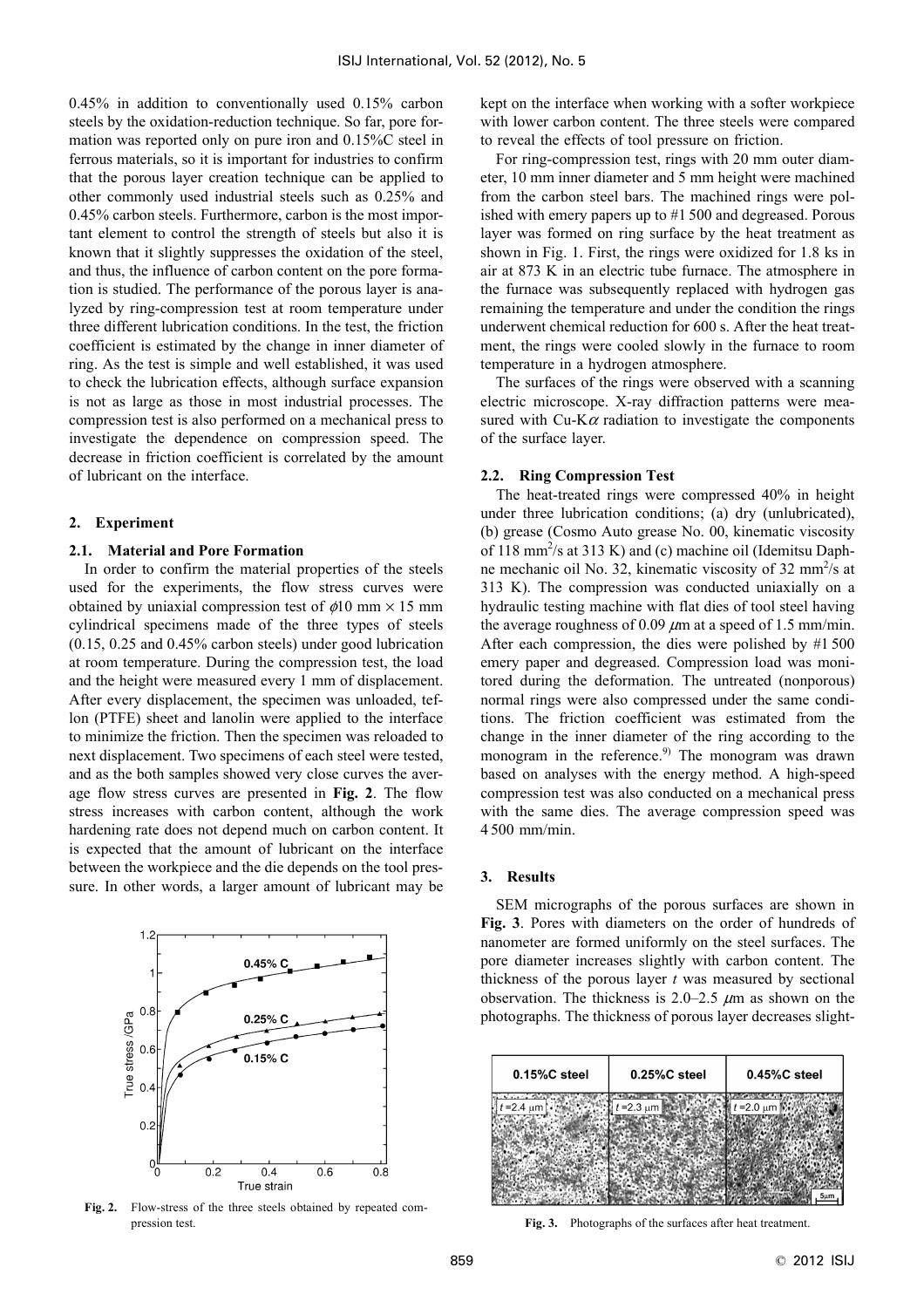ly with carbon content possibly because carbon retards oxidation slightly, but it is confirmed that porous layer can be formed on three steels by the heat treatment regardless of the carbon content in steels. The porous layer formed by the oxidisation-reduction technique provides more effective lubrication than normal rough surfaces which are sometimes used for lubrication with lubricants because the porous layer can tightly trap the lubricant in its pores while rough surfaces are being flattened and losing the effects as the forming process progresses.

X-ray diffraction patterns of 0.15% carbon steels (a) before the heat treatment, (b) after the oxidation and (c) after the chemical reduction are shown in **Fig. 4**. Before the heat treatment (a), only peaks of *bcc*  $\alpha$ -Fe and those of clay mount are observed. After the oxidation, peaks of hematite  $Fe<sub>2</sub>O<sub>3</sub>$  and magnetite  $Fe<sub>3</sub>O<sub>4</sub>$  appear. After the chemical reduction (c), all the peaks of the oxides disappear. This means that the porous layer was formed by deoxidation of the oxide scale and that the porous layer in Fig. 3 is not oxides but  $\alpha$ -Fe. This fact is important because  $\alpha$ -Fe is ductile metal, so it could follow surface expansion during the compression.

The friction coefficients of 0.15% and 0.45% carbon



**Fig. 4.** Change in X-ray diffraction pattern of 0.15%C steel during heat treatment.

steels in the low-speed compression test are shown in **Fig. 5**. The coefficients were obtained by averaging three specimens. According to the monogram, the error in reading is less than 0.001 when the friction coefficient is less than 0.2. The deviation among the specimens measured under the same conditions is less than 0.01 when liquid lubricant was used. When the friction coefficient is larger than 0.2, the accuracy of the monogram reading is lower. Thus, the deviation was up to 0.02 under dry conditions.

As a whole, the porous rings show lower friction coefficients than the non porous rings when a lubricant is used whether it is the grease or the oil. This proves that the porous layer can keep larger amount of the lubricant at the interface than non porous surface during the operation and successfully reduce the friction. From the fact that the pores (partly connected to each other) can be observed even after the compression as shown in **Fig. 6**, it can be said that the effects of porous layer lasted until the end of the process.



**Fig. 5.** Friction coefficients at low-speed compression.



**Fig. 6.** Photographs of the surface after compression (0.15%C Steel).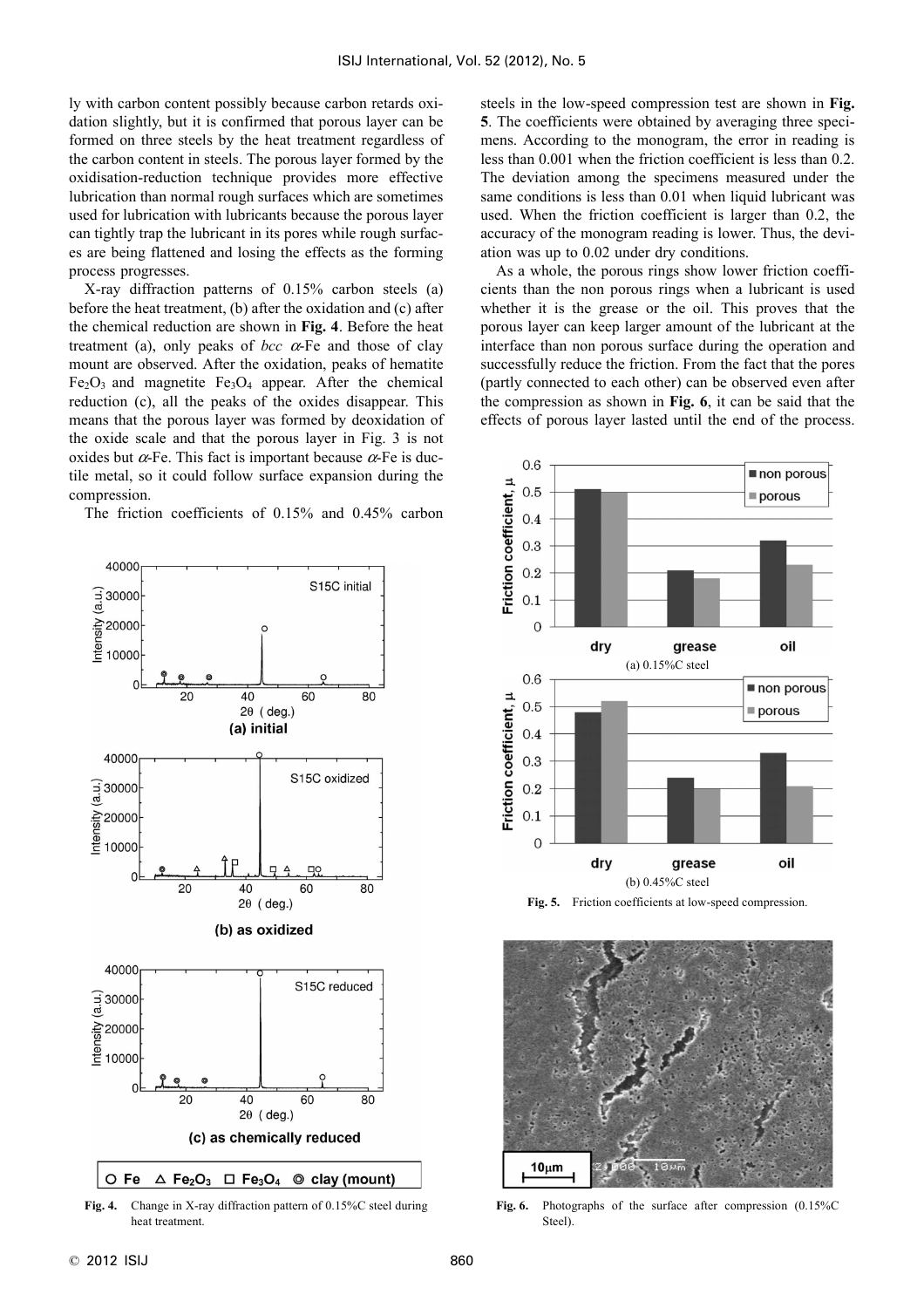

**Fig. 7.** Friction coefficients at high-speed compression (0.15%C Steel)

The oil cases show larger differences between porous and non porous than the grease cases. This means that the porous layer works more effectively when the viscosity of the lubricant is lower. Moreover, the difference is slightly larger for 0.45%C steel than 0.15%C steel. 0.45%C steel causes higher compression stress because of the higher flow stress than 0.15%C steel. This implies the advantageous effects of porous layer become more significant when the operation pressure is higher. These results lead to a conclusion that the porous layer is more effective in the case when lubricant on interface is little, such as when the flow stress of workpiece is higher and/or the lubricant is thinner.

**Figure 7** shows the friction coefficients of 0.15% carbon rings in the high-speed compression test. The lubricants are considerably effective to decrease friction. Compared with low speed compression, the friction coefficients at the high-speed compression with lubricants are remarkably lower. However the difference between the porous and the non-porous rings is not as large as that at the low-speed compression. This is supposed to be because larger amount of lubricant are held at the interface even on the nonporous surface due to the high compression speed. This is why the friction coefficients at high-speed compression are considerably lower than those at the low-speed compression.

## **4. Discussion**

Friction between workpiece and tool (die) during compression is still a complicated phenomenon for modelling. The friction is sensitive to processing parameters, *i.e.*, workpiece, tool, lubricant, surface roughness, tool pressure, compression speed, temperature, surface expansion, *etc*. The lubrication behaviour is complicated, but, can be partially explained by the amount of lubricant trapped by hydrodynamic effect.11) On a porous surface layer, the lubrication may also depend on porosity, pore size, pore morphology, and thickness of the porous layer. As very little experimental data have been published, it is not possible to propose a precise model of lubrication on porous layer at this stage. Here the lubrication effect is explained with the amount of lubricant on the interface.

The thickness of lubricant held on the interface *h*\* between non-porous workpiece and tool can be calculated by fluid dynamics.<sup>10)</sup> Oyane and Osakada derived the film thickness  $h^*$  in compression of a plate as,<sup>12)</sup>



**Fig. 8.** Relationship between friction coefficient and thickness of lubricant on interface.

$$
h^* = \sqrt[3]{\frac{6\mu UL^2}{p}}
$$

where,  $p$ : tool pressure,  $\eta$ : lubricant viscosity,  $U$ : compression speed, *L*: distance from the edge.

In this study, the density of the machine oil used was 0.8647  $g/cm<sup>3</sup>$ . The density of the grease was assumed to be unity.

The lubricant thickness *h*\* varies along the radial direction. In order to compare the amount of the lubricant, the thickness at the middle point between the inner and outer edges was calculated as the representative value. In other words, *L* was estimated by {(outer diameter)–(inner diameter)}/4. This is taken because the slab (elementary) analysis predicts that the neutral line locates at the middle of the inner radius and the outer radius. *p* was substituted with the mean pressure calculated from the experimental compression load. Although the film thickness obtained may not be very accurate due to these rough assumptions, it is assumed to be sufficient for qualitative discussion. The thickness of lubricant increases with increasing viscosity of lubricant and with decreasing tool pressure. The relationship between the friction coefficient obtained by ring compression and the lubricant-film thickness calculated is shown in **Fig. 8**.

In both cases of porous and non-porous rings, the friction coefficient decreases with increase in thickness of lubricant. Under the same thickness of lubricant, the friction coefficient is lower on porous rings than that on nonporous ones. In addition, compared at the same level of the friction coefficient, the thickness of lubricant is about 1  $\mu$ m thinner on the porous specimens than on non-porous ones. This means that the porous ring requires 1  $\mu$ m thinner lubricant film to provide the same lubrication effects as the non porous ring. The 1  $\mu$ m difference in film thickness roughly corresponds to the excess amount of lubricant held in the pores calculated as,

The porosity  $40\% \times$  The average thickness of the porous layer 2.3  $\mu$ m = 0.92  $\mu$ m ~ 1  $\mu$ m.

This implies that the amount of lubricant held in the porous layer is effective as an extra lubricant layer to reduce the friction on the interface. Therefore effects of the porous surface layer are significant in the cases of thin lubricant, high